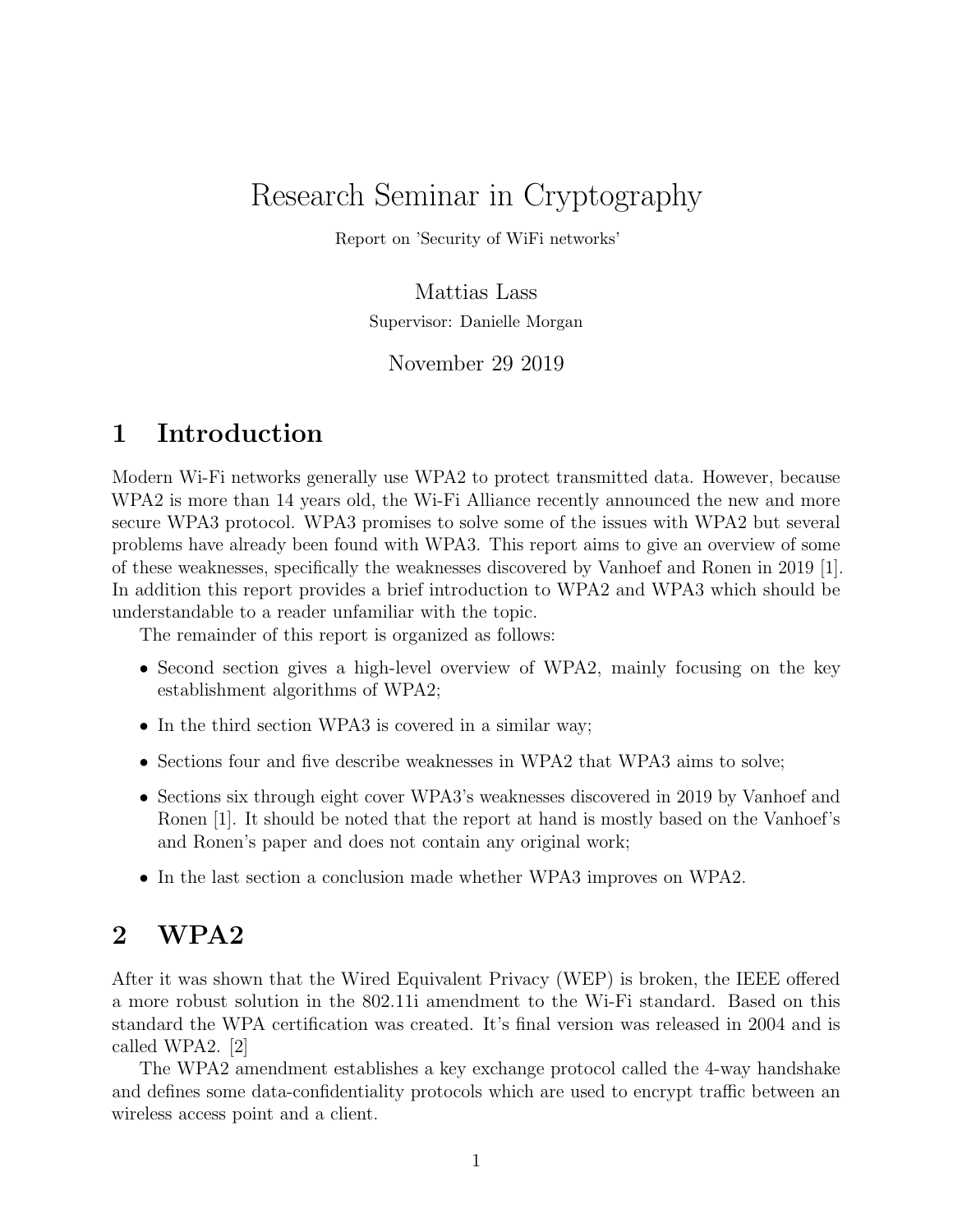#### 2.1 Pairwise Master Key

In a WPA2 connection the mutual authentication between the supplicant (the client) and the authenticator (the access point) is based on a shared secret called the Pairwise Master Key (PMK). In an enterprise network the PMK is negotiated using an authentication server. In a personal network the PMK is derived from a pre-shared password. [2]

The password can either be a 32 digit hexadecimal number (64 bytes) or a 8 to 63 byte long passphrase. The 32 digit number is used directly as the PMK. The passphrase is used to derive the PMK using the Password-Based Key Derivation Function 2 (PBKDF2) as follows:

 $PMK = PBKDF2(passphrase, ssid, ssidLength, 4096, 256)$ 

This means that the passphrase, SSID of the network and the length of the SSID(the identifier of the network) are concatenated and hashed 4096 times to produce a value of 256 bits.[3]

#### 2.2 4-way handshake

The PMK, covered in the previous section, is used in what is called a 4-way handshake to derive a Pairwise Transient Key (PTK). The PTK is used to encrypt and decrypt unicast messages between the client and the access point. As the name implies, four messages are sent in the 4-way handshake, this process is illustrated by figure 1. [2]

The authenticator initiates the 4-way handshake with the first message. This message contains only an authenticator nonce (ANonce), which is a random number generated by the authenticator. This message is completely unsecured. [2]

The supplicant then generates the supplicant nonce (SNonce) and sends it as the second message. As the PTK is derived from PMK, ANonce, SNonce and the MAC addresses of the authenticator and the supplicant, the supplicant can calculate the PTK before sending the second message. This allows the supplicant to add a Message Integrity Code (MIC) to the second message. Both of the following messages will also contain an MIC. [2]

After having received the second message the authenticator can also calculate the PTK. The authenticator sends the third message which contains a Group Temporal Key, which is used for multicast traffic [2]. This key will not be further covered in this report however, the third message plays a crucial part in one of the main vulnerabilities of WPA2.

Finally the supplicant replies with the fourth message, which is a simple acknowledgement that the third message was received. The supplicant installs the PTK after it sends out the fourth message. The authenticator installs the PTK after having received the fourth message.  $|2|$ 

#### 2.3 Data-Confidentiality Protocols

WPA2 can use three different data-confidentiality protocols to guarantee the confidentiality and integrity of the messages or in other words to encrypt traffic between the access point and a client. The first protocol is Temporal Key Integrity Protocol (TKIP), however this has been deprecated due to security concerns from 2015 and will not be covered further in this report. [2]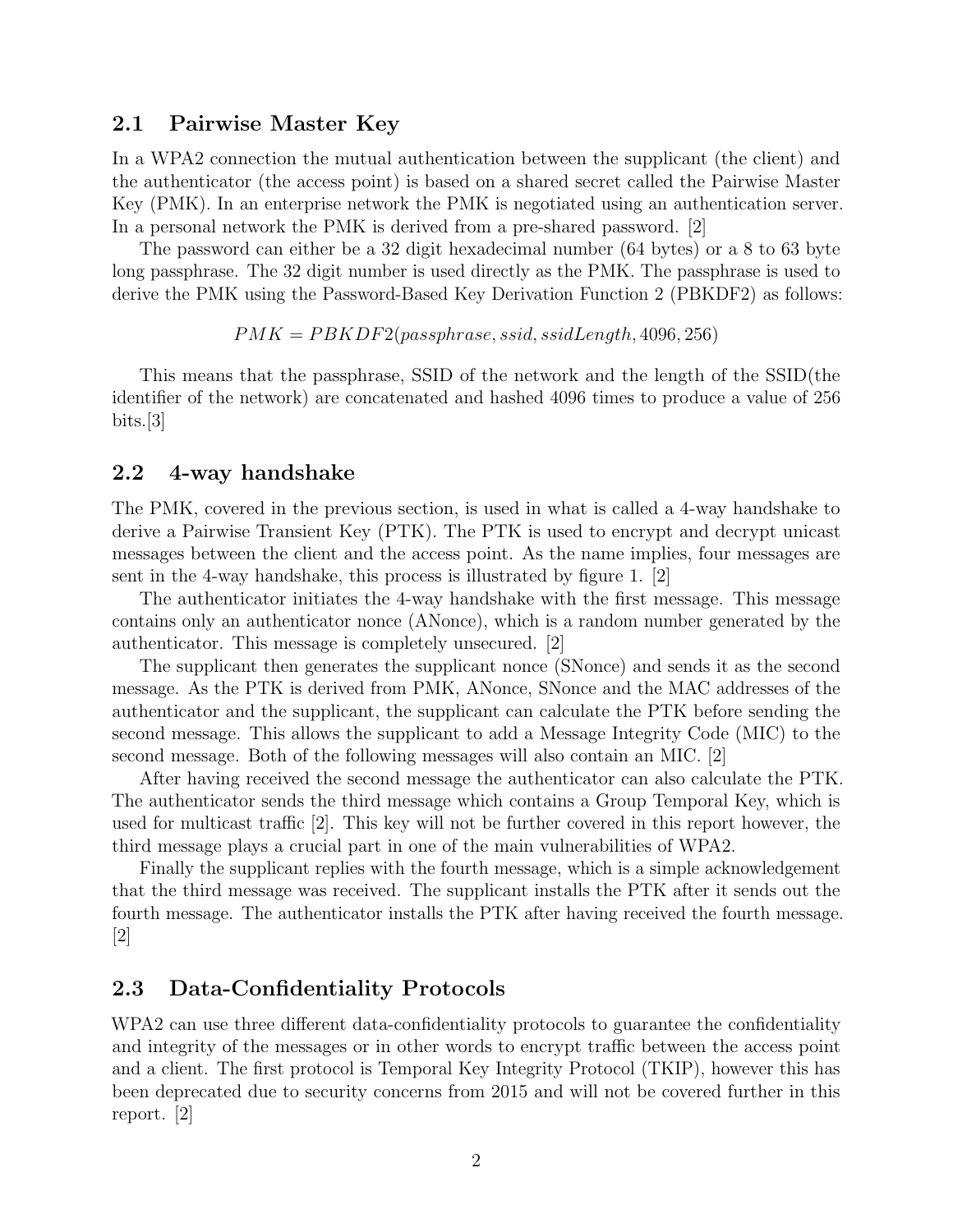The second protocol is called CCMP. This is based on the AES-CCM mode. It is an Authenticated Encryption with Associated Data (AEAD) algorithm which is secure as long as no Initialization Vector (IV) is repeated under a particular key. In CCMP a 48-bit nonce and some additional parameters are used as the IV. The nonce is also used as a replay counter by the receiver, incremented by one before sending each message. It is initialized to 0 when installing the PTK. [2]

The third protocol is GCMP which is based on AES-GCM. It is also an AEAD algorithm and as the IV a 48-bit nonce with additional parameters is used. The nonce is created in the same way as in CCMP. Note that this is also only secure as long as no IV is repeated under a particular key. [2]



Figure 1: The 4-way handshake. Here the supplicant is on the left and the authenticator is on the right. [2]

### 3 WPA3

WPA3 was released as a successor of WPA2 after in 2018. It does not define any new protocols. Instead it removes the deprecated TKIP. It also mandates support for the Dragonfly handshake, which was defined in an earlier standard and replaces the pairwise master key derivation from WPA2-personal. Another mode mandated by WPA3 is a transition mode in which WPA2 and WPA3 are simultaneously supported. In other aspects WPA3 is the same as WPA2. [1]

#### 3.1 Dragonfly handshake

In WPA3 the PMK used for the 4-way handshake is derived using the Dragonfly handshake. The variant of the handshake used in WPA3 is also known as Simultaneous Authentication of Equals (SAE). Unlike the PMK derivation process in WPA2 the SAE provides forward secrecy. This means that simply knowing the network passphrase and sniffing the network messages is not sufficient to decrypt any of the messages. [1]

The Dragonfly handshake turns a password into a high-entropy key. Dragonfly supports both Elliptic Curve Cryptography and Finite Field Cryptography with multiplicative groups modulo a prime (MODP). Before the handshake is initiated the pre-shared password is converted to a group element using a hash-to-element method. This method has an internal loop which could run a different number of iterations depending on the passphrase. To avoid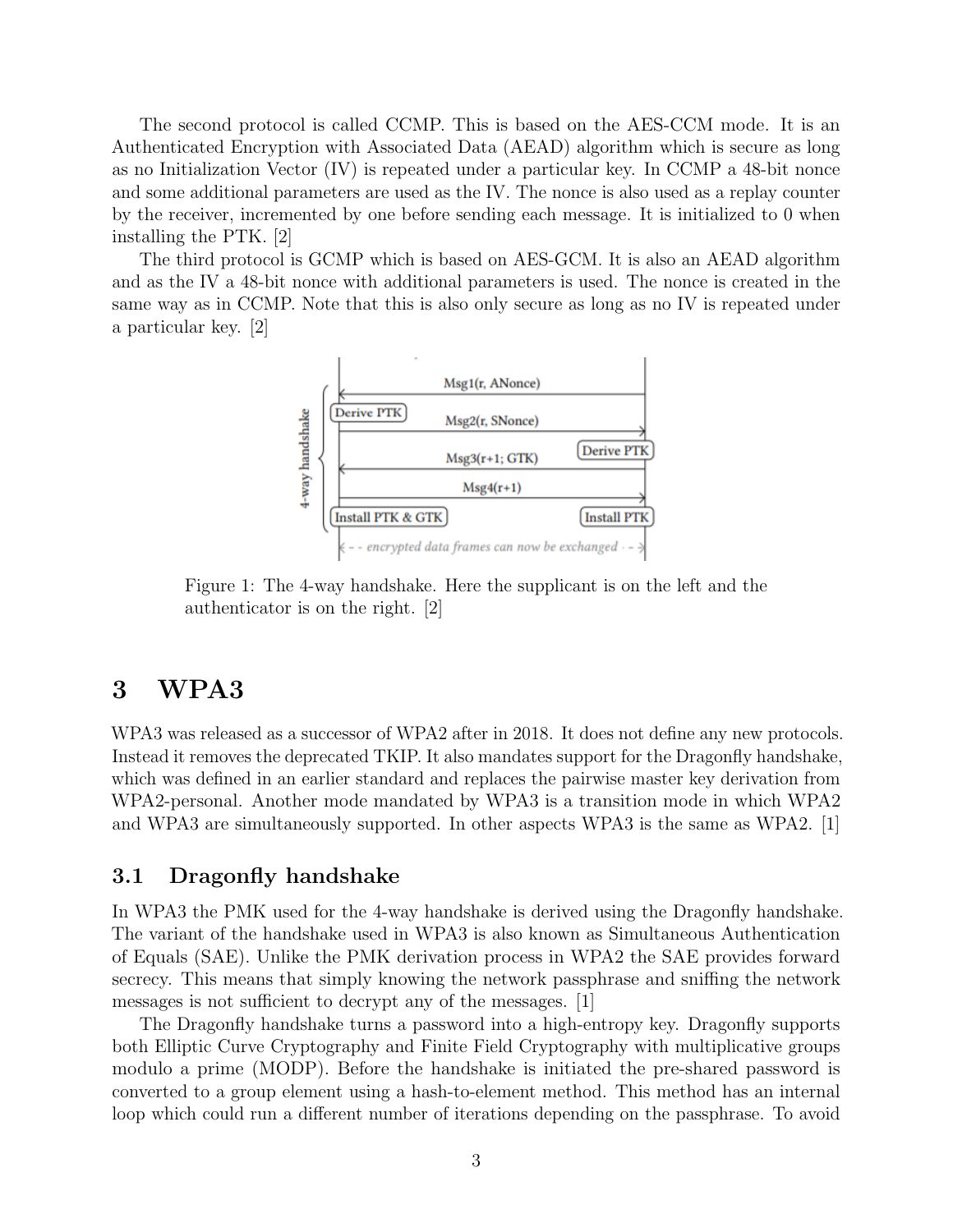leaking information about the passphrase via the length of time it takes to run this method, the number of iterations of the loop is set to a constant. In practice this means making the loop run extra iterations if the method finishes early. [1]

The Dragonfly handshake itself consists of a commit and confirm phase. In the commit phase both the AP and the client pick two random numbers which are used to add sufficient entropy to the passphrase. Both parties perform a commit message based on these numbers. In the confirm phase the actual key is calculated. The parties then calculate an HMAC over the summary of the handshake and send it to the other side verifying that the same key was agreed upon. This process is illustrated by figure 2 where P denotes the result of the hash-to-element method. [1]



Figure 2: Simultaneous Authentication of Equals. Note that the handshake is symmetrical and no actual information about the original passphrase is sent to the other party. [1]

### 4 Key Reinstallation Attacks

In 2017 the KRACK Key Reinstallation Attack (KRACK) was disclosed by Vanhoef and Piessens [2]. This attack relies on a design flaw in the 4-way handshake. By forcing the authenticator to resend the third message of the handshake it is possible to make the supplicant resend the fourth message. This re-installs the same PTK. This is a problem since the install also sets the nonce counter to 0, which means that a nonce will be re-used under the same key. This violates the security assumptions of both the CCMP and GCMP protocols allowing for some messages to be decrypted.

It seems to be a common misconception that the Dragonfly handshake replaces the 4-way handshake and thus WPA3 eliminates this vulnerability. This however is not true since in WPA3 Dragonfly handshake is only used to derive the PMK. The 4-way handshake is still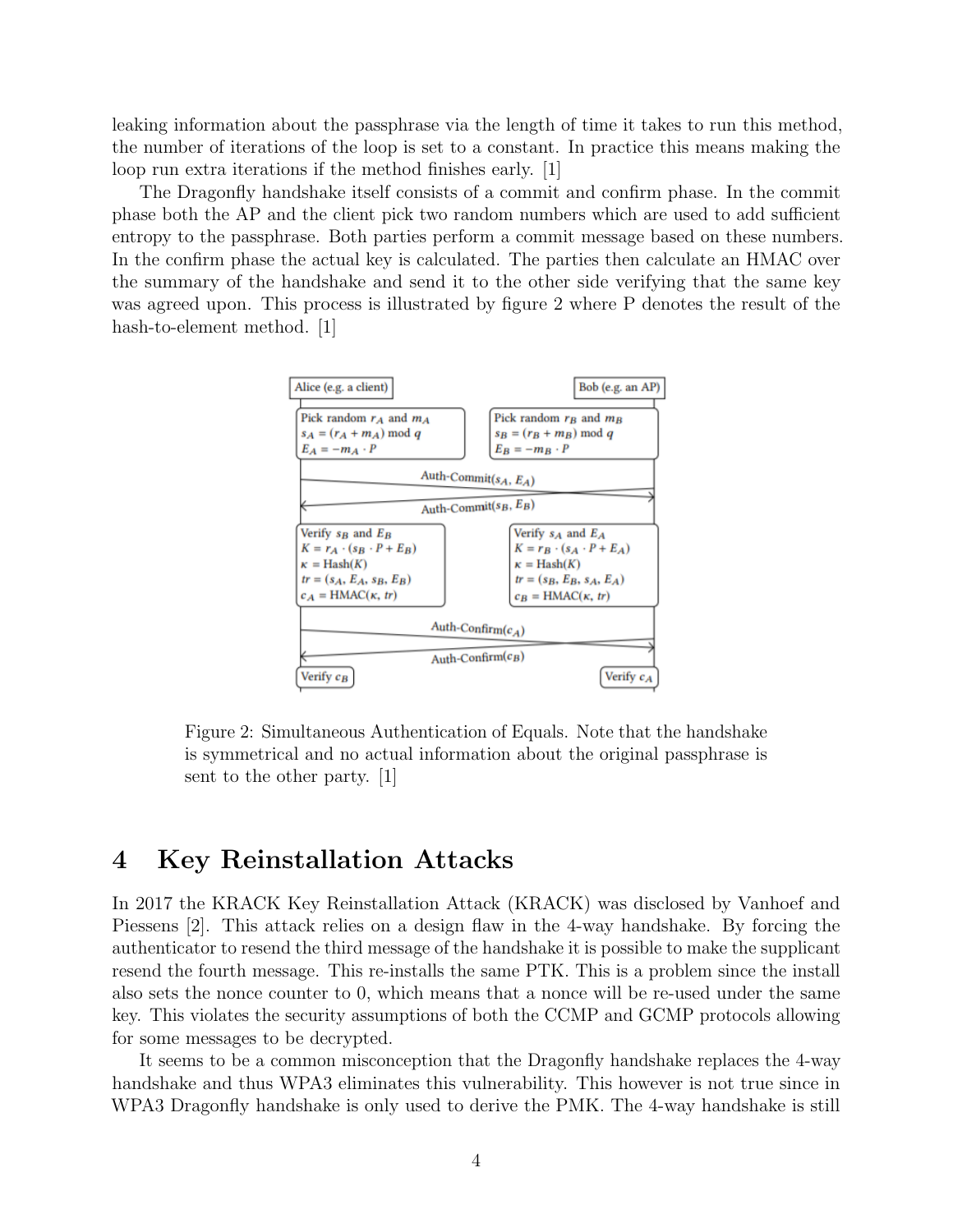used in WPA3 to derive the PTK.

Instead WPA3 routers can be set up to not allow the re-transmission of the third message of the handshake [4]. This negates the attack in the expense of the usability of the protocol. Thus it seems it is still possible to set up a WPA3 network which is vulnerable to the KRACK.

Moreover the same mitigation has been deployed on WPA2 APs [4]. Therefore it cannot actually be said that WPA3 is meant to address this vulnerability.

### 5 Lack of Forward Secrecy and Dictionary Attacks

A common setup for the WPA2 personal networks is to use a passphrase as a pre-shared secret. This is used as a parameter to derive the PTK which is used to secure all messages in a connection between a client and an access point. In fact this is the only such parameter that is a secret - the rest can easily be obtained via packet sniffing. This leads to two problems. Firstly anyone who is in the possession of the passphrase can read and forge any messages in the network - there is no forward secrecy. Secondly using a weak passphrase leaves the network vulnerable to an offline dictionary attack. [3]

The attacker only needs to sniff any message, except for the first, of the the 4-way handshake to perform a offline dictionary attack. They are then in possession of an MIC and all of the parameters it was calculated from, except for the passphrase. They can start checking all possible passphrases to see if any produce the same MIC. [3]

WPA3 aims to solve both problems. The Dragonfly handshake produces an undeterministic key. Therefore all keys used in WPA3 connections are different thus not allowing an authenticated party full control over the network - WPA3 provides forward secrecy. Since secret random parameters are used to derive the key in the Dragonfly handshake, it also prevents offline dictionary attacks. [1]

However, WPA3 also defines a transition mode which accepts both WPA3 and WPA2 connections with the same password. It is possible to trick a client into thinking that an AP only accepts WPA2 connections by creating a rogue AP that pretends to be part of the network. The rogue AP then broadcasts that the network is a WPA2-only network. If a client connects to this network the 4-way handshake is initiated and the second message will be sent to the rogue AP. Therefore the transition mode of the WPA3 does not actually provide a guard against offline dictionary attacks against the passphrase. [1]

The Wi-Fi Alliance has accepted that this attack is possible and the official recommendation is to not use the WPA3 transition mode [5]. Instead if WPA2 and WPA3 are to be used concurrently, two different networks with different passwords should be used. If WPA3 becomes widely adopted the necessity to use the transition mode decreases, thus this downgrade attack should become more irrelevant as time passes.

# 6 Group Downgrade Attack

The SAE handshake can be performed using different elliptic curve or multiplicative groups. The 802.11 standard allows APs to prioritize groups in a user-configurable order. Unfortunately the group negotiation process is never cryptographically validated allowing for an man-onthe-side attack. [1]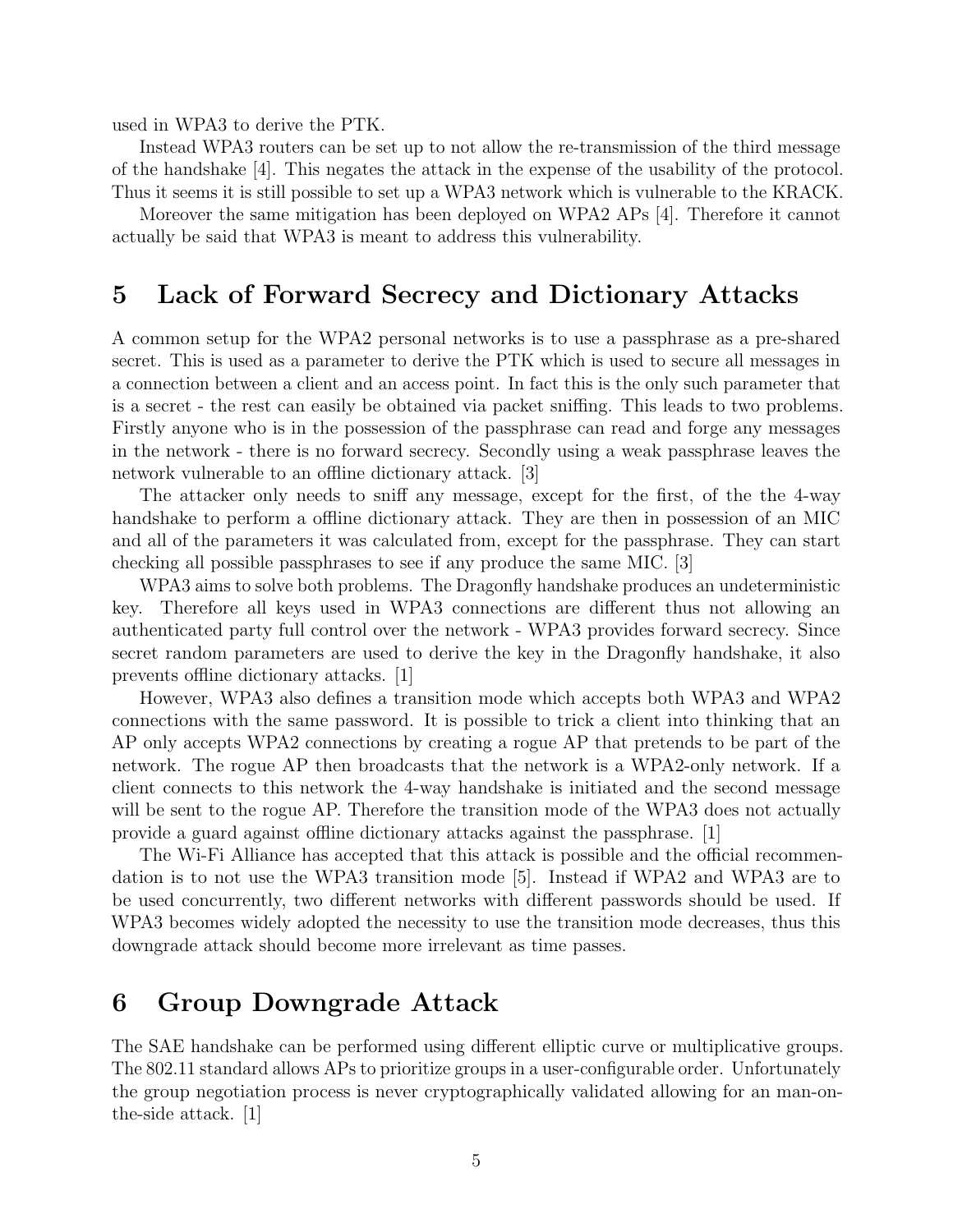The attacker can block client group negotiation messages from arriving to an AP. Then the attacker can respond with a forged response claiming that the AP does not support the requested group. This allows for the attacker to have some control over which group is selected. Usually the attacker might force the use of a more unsecure group. Interestingly the attacker might also force the use of a stronger group. This could be used in denial-of-service attacks or for amplifying timing side-channels. [1]

Vanhoef and Ronen proposed a mitigation to this attack. Including a bitmap of the supported groups in the 4-way handshake would allow for an AP to detect if a downgrade attack took place and if so, abort the handshake. [2] However as this is not backwards compatible with WPA3, the current security consideration offered by the Wi-Fi alliance is to only allow the use of suitably strong groups by the AP [5] making it impossible for an attacker to gain an advantage by choosing the weakest group.

# 7 High Overhead of Dragonfly Handshake

The number of operations that Dragonfly's hash-to-element method requires is an order of magnitude more than alternative methods. This high overhead is caused by a defence against timing side-channel attacks. [1]

The designers of Dragonfly did realize that an adversary can abuse this high overhead by spoofing commit frames to perform a DoS attack. To defend against this an anti-clogging mechanism was added to SAE. The client must reflect a simple cookie sent by the AP before the AP processes the client's commit message. This means that an adversary can only use it's real MAC address in commit messages which in allows for throttling of connections based on the address. [1]

However as it is trivial to change a MAC address of a network device. Therefore this defence is ineffective, as the attacker can simply keep changing the MAC address to avoid being throttled. [1]

Vanhoef and Ronen were able to use a 700MHz CPU and a Wi-Fi dongle to attack a professional AP with a 1200 MHz CPU. By spoofing 70 commit exchanges per second the AP's CPU usage reached 100% while the CPU usage of the attacker was only 14.2%. This either created long delays or completely stopped new clients from connecting to the AP. This attack was done using curve P-256 which all AP's must support. Therefore an effective DoS attack can be carried out against any WPA3 network. The effectiveness of this attack is illustrated in figure 3, which also provides the total airtime used by the DoS messages. [1]

One proposed countermeasure is to modify the Dragonfly handshake such that the password element is independent of the peer's identities, this would allow the password element to be calculated once and reused in all handshakes. A WPA3 compatible solution would be to unprioritize the hash-to-element calculation. This will mean that the DoS attack will only stop new clients from connecting but it will not hinder other communication [1]. The Wi-Fi Alliance has also adopted this as their official security suggestion [5].

Another aspect of the high overhead is that some lightweight WPA3 devices will probably not fully implement the defences against the timing-attacks, as it simply too costly for the device. [1]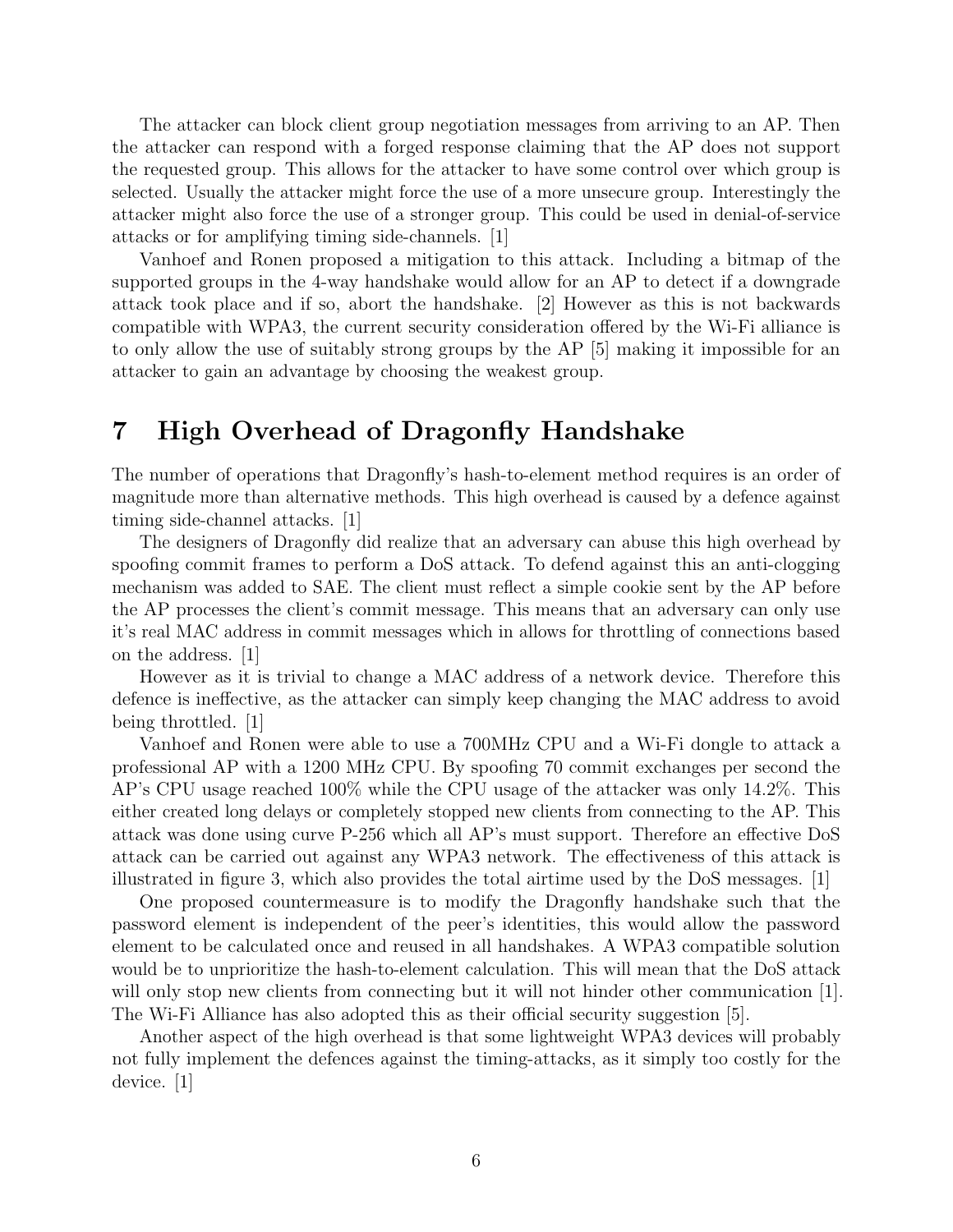

Figure 3: Comparison of target's and attacker's CPU usage and the total possible airtime used with regards to the number of messages sent. [1]

# 8 Side-Channel Attacks

Vanhoef and Ronen also discovered multiple side-channel attacks against the WPA3 which leak some information about the passphrase, making it somewhat feasible to perform online/active brute-force attack against it [1].

The hash-to-element function used for the MODP groups contains a possible timing leak. For most groups used the probability of a timing leak happening is negligible, however there are some groups for which the probability is notable (up to  $47,01\%$ ). The time this function takes to run is influenced both by the passphrase and MAC address of the identities (client and AP). Spoofing MAC addresses for the client can be used to amplify the attack to gain even more information about the passphrase. [1]

The so called brainpool curves used in some elliptic curve variants of the Dragonfly handshake were also shown to be vulnerable. However due to the existing methods that mandate executing extra iterations this leak was non-trivial to exploit. Nevertheless this too leaks some information about the passphrase. [1]

To mitigate the attacks two approaches can be taken. Unsecure MODP groups should not be allowed by the APs. For brainpool curves the existing timing side-channel attack mitigation methods should require even more iterations. Similar guards that require a constant number of iterations could be added to the MODP hash-to-element method. An even better defence would be to exclude the MAC addresses from the has-to-element functions. This would only leak two bits of the password on average. [1]

In the figure 4 the practical implications of these vulnerabilities can be seen.

### 9 Conclusion

WPA3 completely eliminates the possibility of offline dictionary attacks. In theory it could make brute-force attacks against the passphrase almost completely unfeasible, however due to the multiple side-channel attacks some implementations of WPA3 are still somewhat vulnerable to online brute-force attacks. Even though the Wi-Fi alliance has provided some suggestions on how to mitigate these attacks, researchers have argued that the variant of the Dragonfly handshake used in the WPA3 is inherently too difficult to implement securely.